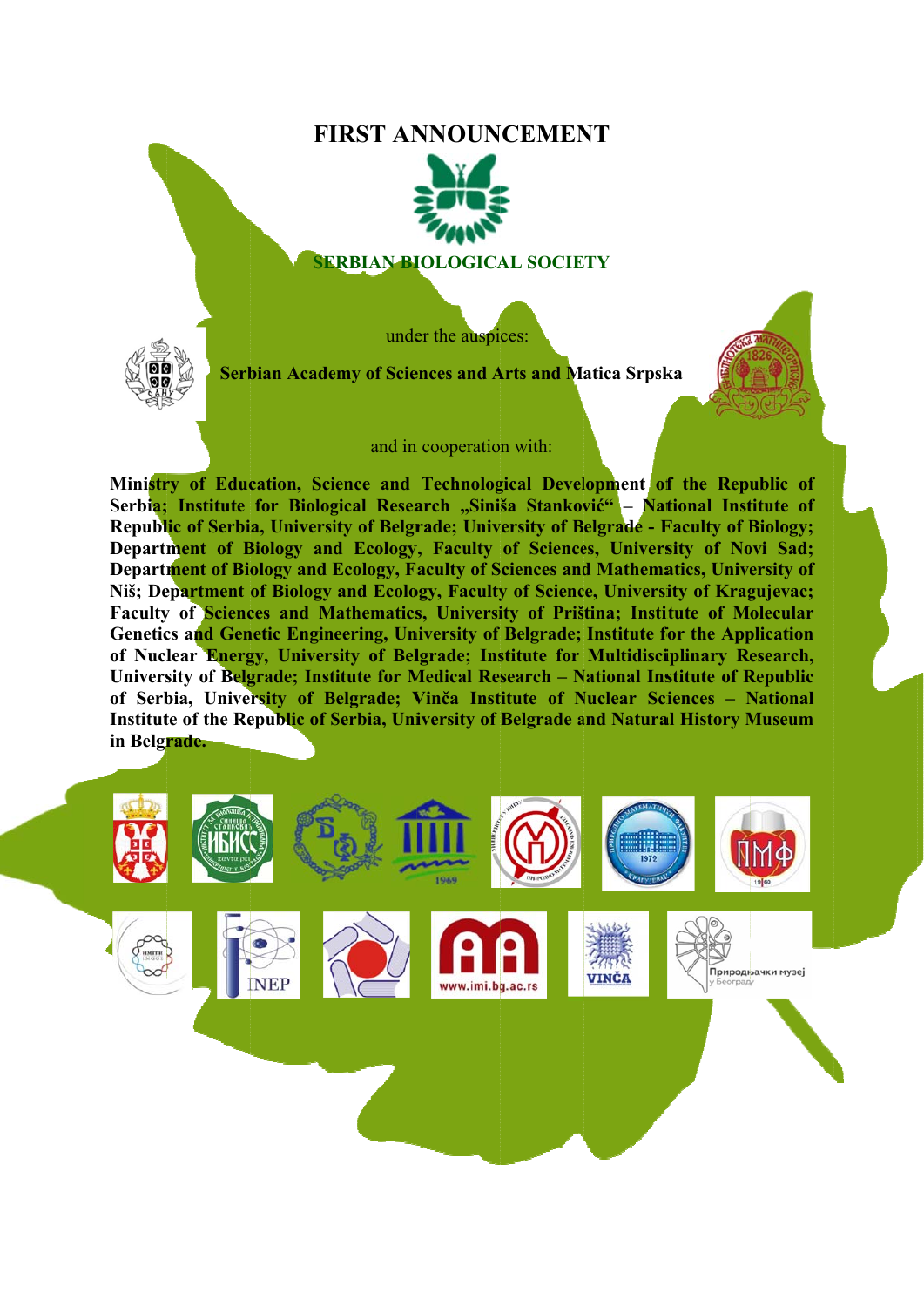# **organizes**

# **THIRD CONGRESS OF SERBIAN BIOLOGISTS**

**Zlatibor, September 21-25, 2022** 

Hotel "Palisad", Naselje Jezero bb.

### **ORGANIZING COMMITTEE**

President: **Dr. Momir Paunović**, Principal Research Fellow, Institute for Biological Research "Siniša Stanković" – National Institute of Republic of Serbia, University of Belgrade, Serbia

Members:

Dr. Branislav Šiler, Principal Research Fellow, Institute for Biological Research "Siniša Stanković" – National Institute of Republic of Serbia, University of Belgrade, Serbia

Dr. Nevena Zogović, Senior Research Associate, Institute for Biological Research "Siniša Stanković" – National Institute of Republic of Serbia, University of Belgrade, Serbia

Dr. Milana Trifunović-Momčilov, Senior Research Associate, Institute for Biological Research "Siniša Stanković" – National Institute of Republic of Serbia, University of Belgrade, Serbia

Dr. Ana Džamić, Associate Professor, University of Belgrade - Faculty of Biology, Serbia

Milorad Dragić, Assistant, University of Belgrade - Faculty of Biology, Serbia

Olivera Popović, University of Belgrade - Faculty of Biology, Serbia

Dr. Mirjana Ćuk, Assistant Professor, Department of Biology and Ecology, Faculty of Sciences, University of Novi Sad, Serbia

Dr. Tihomir Lazarević, Teaching Assistant, Department of Biology and Ecology, Faculty of Sciences, University of Novi Sad, Serbia

Dr. Jelka Crnobrnja Isailović, Full Professor, Department of Biology and Ecology, Faculty of Sciences and Mathematics, University of Niš, Serbia

Dr. Đurađ Milošević, Associate Professor, Department of Biology and Ecology, Faculty of Sciences and Mathematics, University of Niš, Serbia

Dr. Olgica Stefanović, Assistant Professor, Department of Biology and Ecology, Faculty of Science, University of Kragujevac, Serbia

Dr. Nikola Đukić, Teaching Assistant, Faculty of Sciences and Mathematics, University of Priština, Serbia

Dr. Gordana Nikčević, Full Research Professor, Institute of Molecular Genetics and Genetic Engineering, University of Belgrade, Serbia

Dr. Marija Švirtlih, Associate Research Professor, Institute of Molecular Genetics and Genetic Engineering, University of Belgrade, Serbia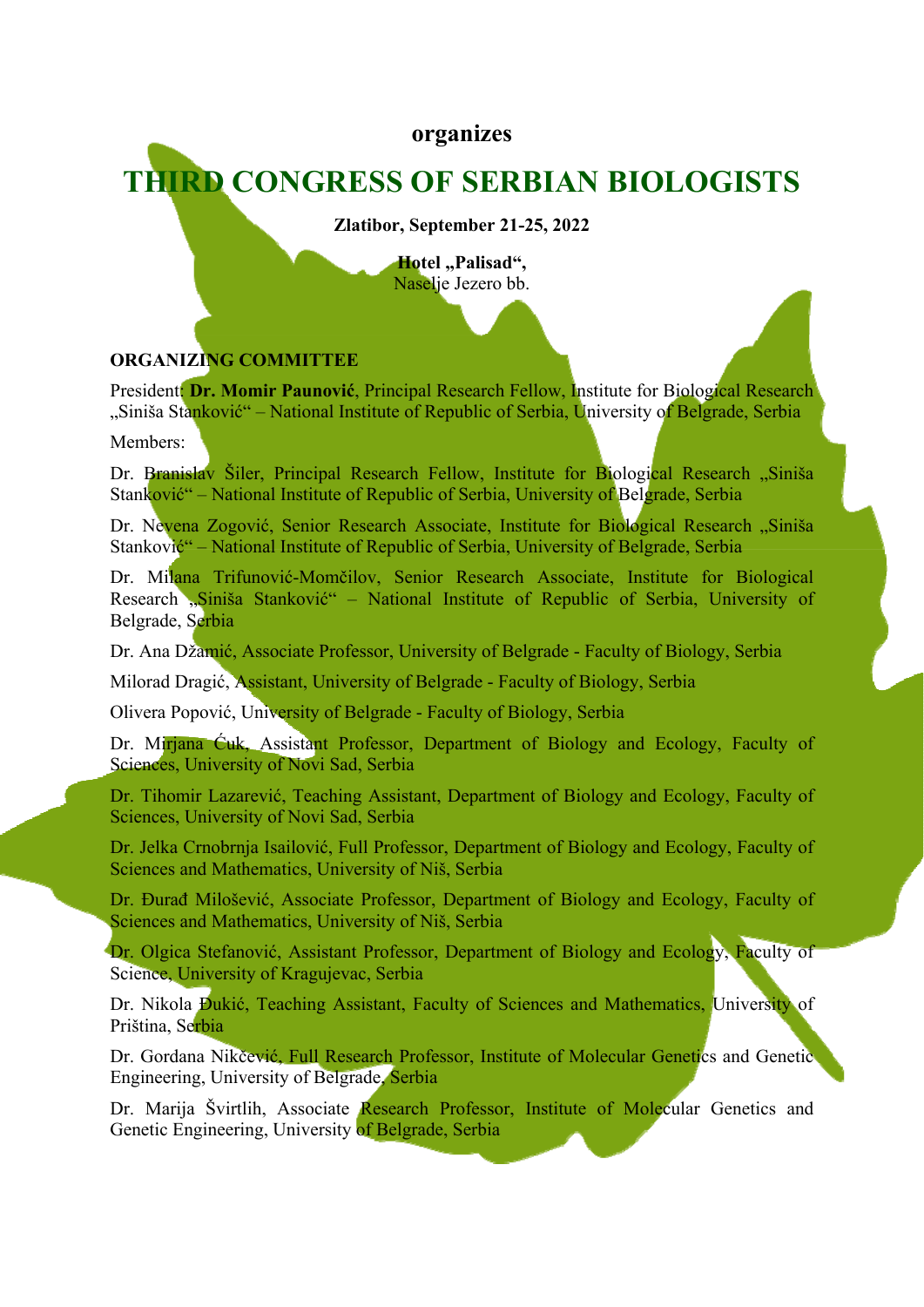Dr. Milica Jovanović-Krivokuća, Senior Research Associate, Institute for the Application of Nuclear Energy, University of Belgrade, Serbia

Dr. Sonja Veljović Jovanović, Research Professor, Institute for Multidisciplinary Research, University of Belgrade, Serbia

Dr. Vesna Ilić, Principal Research Fellow, Institute for Medical Research – National Institute of Republic of Serbia, University of Belgrade, Serbia

Dr. Miroslav Adžić, Principal Research Fellow, Vinča Institute of Nuclear Sciences – National Institute of the Republic of Serbia, University of Belgrade, Serbia

Dubravka Vučić, Senior Curator and Ichthyologist, Natural History Museum in Belgrade, Serbia

#### **SCIENTIFIC COMMITTEE**

President: **Dr. Miroslav Živić**, Associate Professor, University of Belgrade - Faculty of Biology, President of the Serbian Biological Society, Serbia

Members:

Academician Vladimir Stevanović, Serbian Academy of Sciences and Arts, Serbia

Academician Dragoljub Marinković, Serbian Academy of Sciences and Arts, Serbia

Academician Milena Stevanović, Serbian Academy of Sciences and Arts, Serbia

Academician Radmila Petanović, Serbian Academy of Sciences and Arts, Serbia

Dr. Željko Tomanović, corresponding member of the Serbian Academy of Sciences and Arts and Full Professor, University of Belgrade - Faculty of Biology, Serbia

Dr. Marjan Niketić, corresponding member of the Serbian Academy of Sciences and Arts and Principal Research Fellow, Natural History Museum in Belgrade, Serbia

Dr. Milan Matavulj, Full Professor, Matica Srpska, Serbia

Dr. Mladen Kučinić, Full Professor, Faculty of Science, University of Zagreb, Croatia

Dr. Marina Piria, Full Professor, Faculty of Agriculture, University of Zagreb, Croatia

Dr. Aleksandar Bajić, Assistant Professor, Baylor College of Medicine, USA

Prof. Dr. Janez Ščančar, Senior Research Scientist, Jožef Stefan Institute, Slovenia

Dr. Aleksandar Joksimović, Scientific Advisor, University of Montenegro, Institute of Marine Biology, Montenegro

Dr. Rajko Martinović, Scientific Associate, University of Montenegro, Institute of Marine Biology, Montenegro

Dr. Biljana Kukavica, Full Professor, Faculty of Natural Sciences and Mathematics, University of Banja Luka, Bosnia and Herzegovina

Dr. Valentina Slavevska-Stamenkovikj, Associate Professor, Ss. Cyril and Methodius University in Skopje, Faculty of Natural Sciences and Mathematics, North Macedonia

Dr. Orhideja Tasevska, Senior Researcher, Hydrobiological Institute Ohrid, North Macedonia

Dr. Béla Csányi, Hungarian Academy of Sciences, Center for Ecological Research, Danube Research Institut, Hungary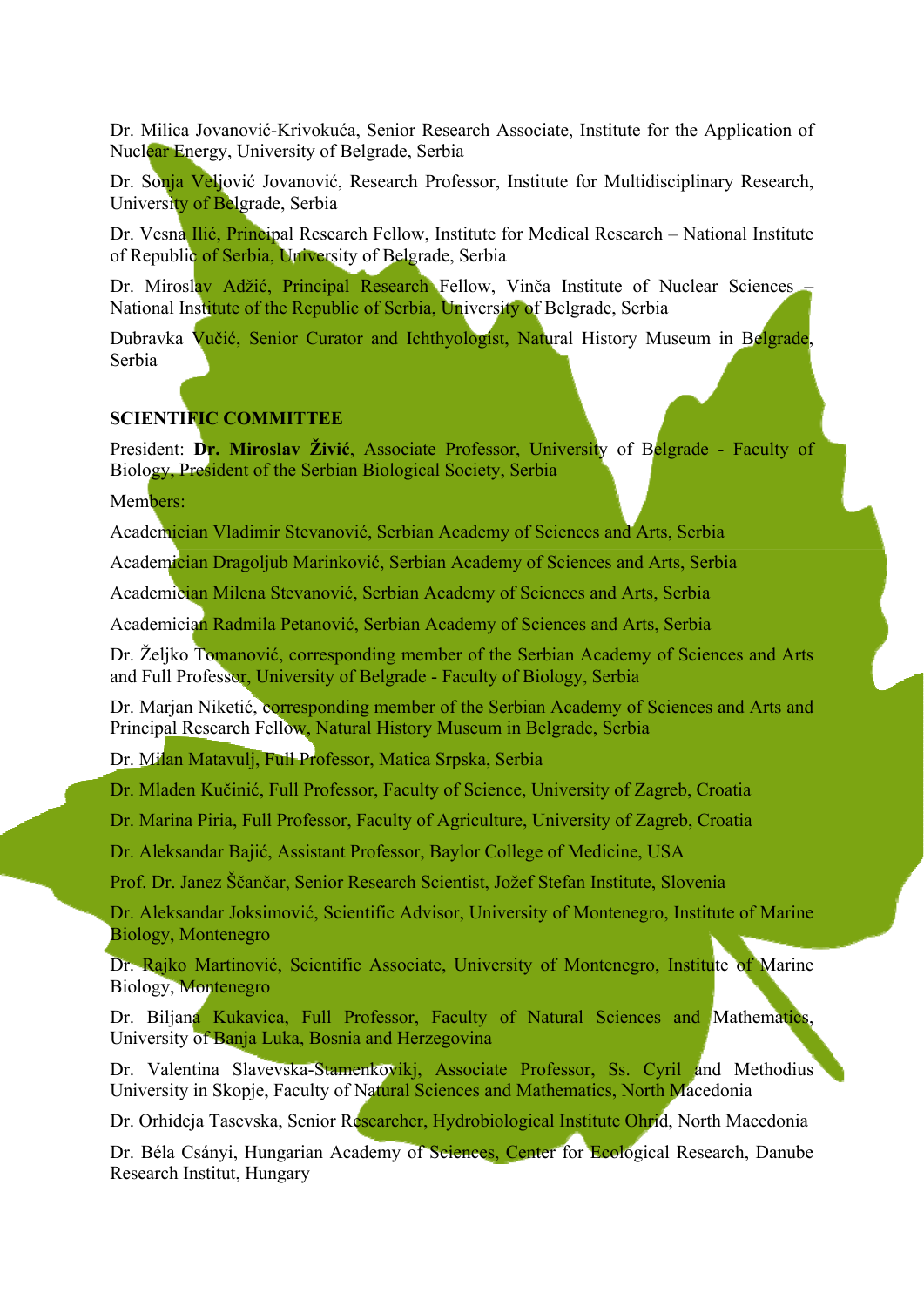Dr. Marina Soković, Principal Research Fellow, Ministry of Education, Science and Technological Development of the Republic of Serbia and Institute for Biological Research "Siniša Stanković" – National Institute of Republic of Serbia, University of Belgrade, Serbia

Dr. Mirjana Mihailović, Principal Research Fellow, Institute for Biological Research "Siniša Stanković" – National Institute of Republic of Serbia, University of Belgrade, Serbia

Dr. Ljubiša Stanisavljević, Full Professor, University of Belgrade - Faculty of Biology, Serbia

Dr. Goran Anačkov, Full Professor, Department of Biology and Ecology, Faculty of Sciences, University of Novi Sad, Serbia

Dr. Perica Vasiljević, Full Professor, Department of Biology and Ecology, Faculty of Sciences and Mathematics, University of Niš, Serbia

Dr. Marina Topuzović, Associate Professor, Department of Biology and Ecology, Faculty of Science, University of Kragujevac, Serbia

Dr. Jelena Begović, Full Research Professor, Institute of Molecular Genetics and Genetic Engineering, University of Belgrade, Serbia

Dr. Marija Gnjatović, Research Associate, Institute for the Application of Nuclear Energy, University of Belgrade, Serbia

Dr. Dragica Stanković, Research Professor, Institute for Multidisciplinary Research, University of Belgrade, Serbia

Dr. Diana Bugarski, Principal Research Fellow, Institute for Medical Research – National Institute of Republic of Serbia, University of Belgrade, Serbia

Dr. Snežana Pajović, Principal Research Fellow, Vinča Institute of Nuclear Sciences – National Institute of the Republic of Serbia, University of Belgrade, Serbia

Slavko Spasić, Senior Curator, Natural History Museum in Belgrade, Serbia

Dr. Branka Petković, Principal Research Fellow, Institute for Biological Research "Siniša Stanković" – National Institute of Republic of Serbia, University of Belgrade, Serbia

Dr. Angelina Subotić, Principal Research Fellow, Institute for Biological Research "Siniša Stanković" – National Institute of Republic of Serbia, University of Belgrade, Serbia

Dr. Vesna Perić-Mataruga, Principal Research Fellow, Institute for Biological Research "Siniša Stanković" – National Institute of Republic of Serbia, University of Belgrade, Serbia

Dr. Gordana Subakov Simić, Full Professor, University of Belgrade - Faculty of Biology, Serbia

Dr. Nebojša Jasnić, Associate Professor, University of Belgrade - Faculty of Biology, Serbia

Dr. Dragana Miličić, Assistant Professor, University of Belgrade - Faculty of Biology, Serbia

Dr. Ivo Karaman, Full Professor, Department of Biology and Ecology, Faculty of Sciences, University of Novi Sad, Serbia

Dr. Edvard Petri, Associate Professor, Department of Biology and Ecology, Faculty of Sciences, University of Novi Sad, Serbia

Dr. Dubravka Milić, Associate Professor, Department of Biology and Ecology, Faculty of Sciences, University of Novi Sad, Serbia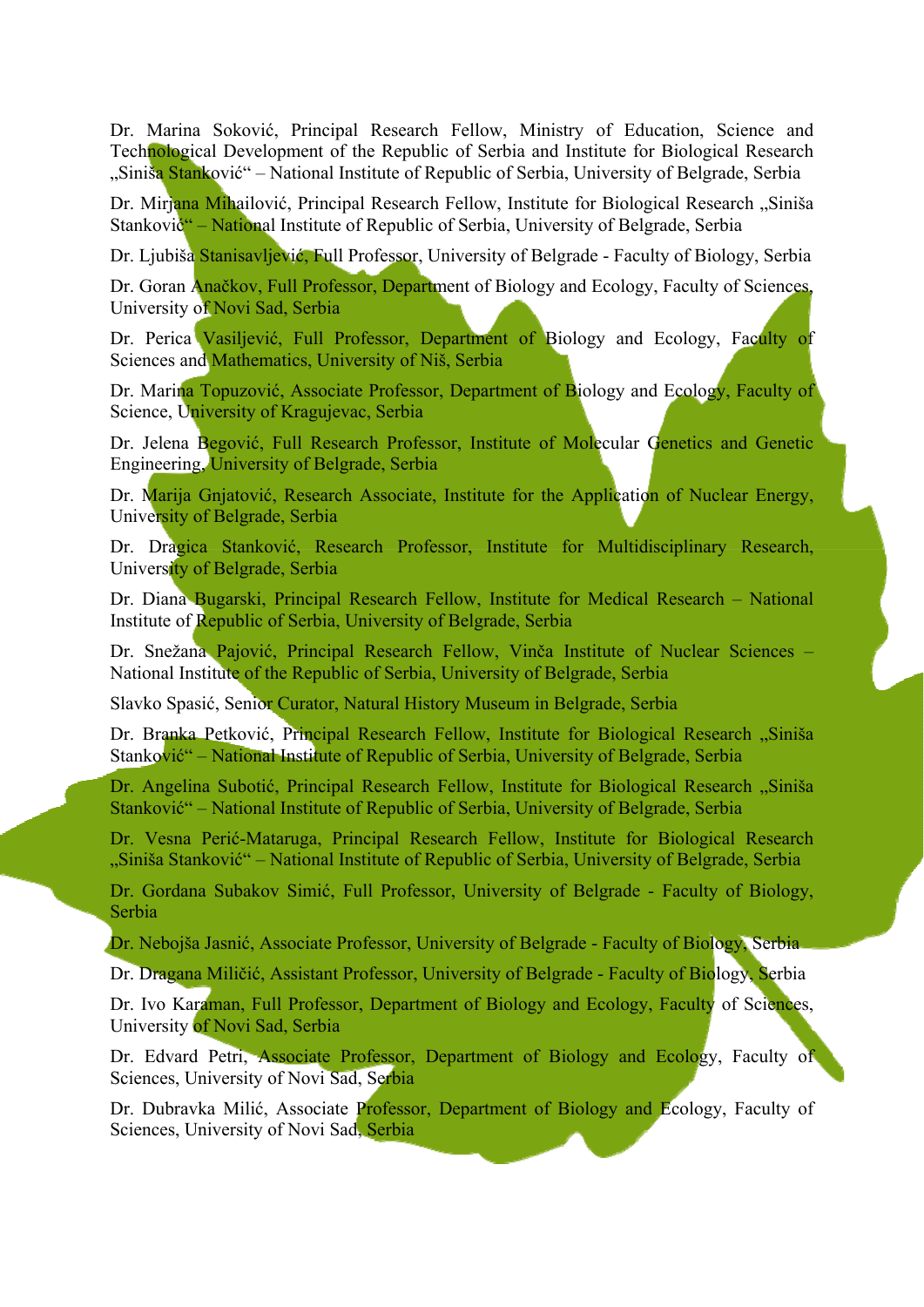Dr. Miloš Ilić, Assistant Professor, Department of Biology and Ecology, Faculty of Sciences, University of Novi Sad, Serbia

Dr. Milan Stanković, Associate Professor, Department of Biology and Ecology, Faculty of Science, University of Kragujevac, Serbia

Dr. Tatjana Jakšić, Associate Professor, Faculty of Sciences and Mathematics, University of Priština, Serbia

Dr. Dragica Radojković, Full Research Professor, Institute of Molecular Genetics and Genetic Engineering, University of Belgrade, Serbia

Dr. Alisa Gruden-Movsesijan, Principal Research Fellow, Institute for the Application of Nuclear Energy, University of Belgrade, Serbia

Dr. Ksenija Radotić Hadži-Manić, Research Professor, Institute for Multidisciplinary Research, University of Belgrade, Serbia

Dr. Ivana Okić Đorđević, Research Associate, Institute for Medical Research – National Institute of Republic of Serbia, University of Belgrade, Serbia

Dr. Esma Isenović, Principal Research Fellow, Vinča Institute of Nuclear Sciences – National Institute of the Republic of Serbia, University of Belgrade, Serbia

Ana Blečić, Professor of Biology, Ninth Belgrade Gymnasium, Serbia

Milan Spasojević, Professor of Biology and Director of the Elementary School "Kosta Trifkovic" in Novi Sad, Serbia

|                            |                         |                     | <b>Participants</b><br>from abroad |
|----------------------------|-------------------------|---------------------|------------------------------------|
| Category of participants   | <b>Registration fee</b> | SBS members         | <b>Registration fee</b>            |
|                            | (RSD)                   | (RSD)               | (EUR)                              |
| <b>Researchers</b>         | 5000                    | 2000                | 45                                 |
| PhD students               | 2000                    | No registration fee | 20                                 |
| Primary and secondary      | 2000                    | No registration fee |                                    |
| school teachers            |                         |                     |                                    |
| <b>Retired researchers</b> | 2000                    | No registration fee |                                    |

#### **REGISTRATION FEE:**

Please send your payment to the account of the Serbian Biological Society, according to the following instructions:

**Individuals** by payment order in any post office or bank, filled in as follows: Payer: Name and Surname, Institution, and the category of participants according to the table attached above;

**Purpose:** Payment of the registration fee for the Third Congress of Serbian Biologists; **Account name:** Serbian Biological Society, Studentski trg 3, 11000 Belgrade, Serbia; **Account No.** 160-406692-66 ("Banca Intesa").

Legal entities by proforma invoice received from the Organizing Committee of the Congress. Request a proforma invoice via e-mail kongres2022@bio.bg.ac.rs.

Name and Surname, as well as the category of participants according to the table attached above, should be stated.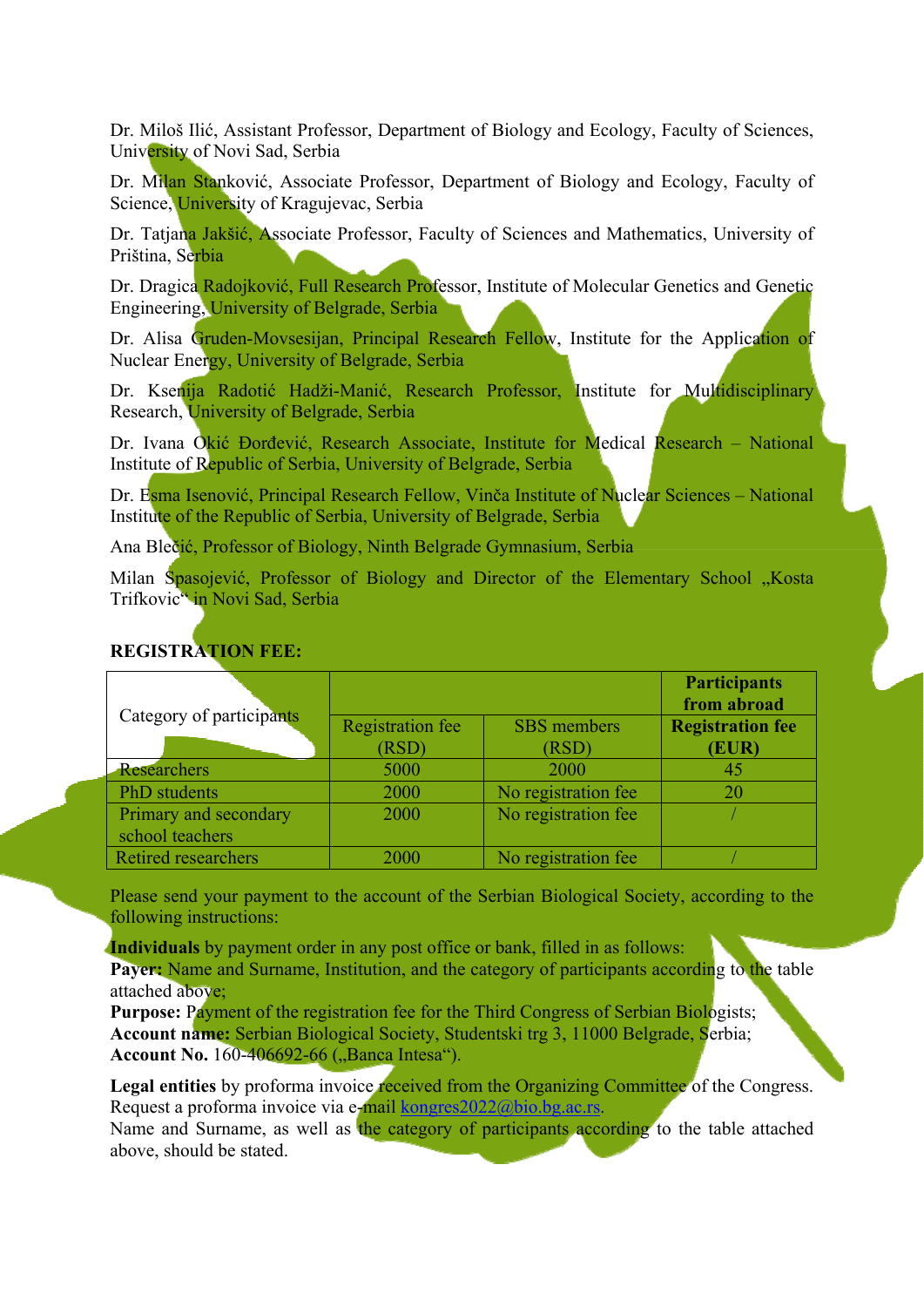For payment from **Serbia**, the following information should be provided: Full name of Institution, Address and City; Phone number, E-mail address and Registration number; PIB and JBKJS if they are obligatory users of the Central Register of Invoices of the Treasury Administration.

For payment from **abroad**, the following information should be provided: Full name of Institution, Street address, City/State and Country; Phone number and E-mail address; VAT number and TAX ID.

## **LOCATION AND ACCOMMODATION:**

The congress will be held in the hotel **"Palisad" on Zlatibor**. Naselje Jezero bb.

Accommodation is organized in the same hotel, according to the following conditions: The price of bed and breakfast without sojourn tax, per person per day is:

| $1/1$ Lux room    | 86.00 EUR        |
|-------------------|------------------|
| $1/2$ Lux room    | <b>56.00 EUR</b> |
| 1/1 Superior room | <b>78.00 EUR</b> |
| 1/2 Superior room | <b>48.00 EUR</b> |
| 1/3 Superior room | <b>40.00 EUR</b> |
| 1/1 Standard room | <b>65.00 EUR</b> |
| 1/2 Standard room | 40.00 EUR        |

\*Sojourn tax per day per person is 1.10 EUR.

- Additional charge for dinner is 5 EUR per day per person.
- Additional charge for lunch is 5 EUR per day per person.

Book **accommodation** at rezervacije@palisad.rs (subject ,Third Congress of Serbian Biologists"), or by phone: +381 31 841 161, +381 31 841 151, and +381 64 174 25 18.

More information about the hotel can be found at http://www.palisad.rs/.

#### **CONGRESS PROGRAMME, REGISTRATION AND ABSTRACT SUBMISSION**

The following topics are proposed:

- Biophysics
- Botany and plant physiology
- Ecology
- Evolutionary biology and genetics
- Animal and human physiology
- Methodology of teaching biology
- Mycology and algology
- Microbiology
- Molecular biology and biochemistry
- Zoology

In addition, three roundtable discussions are planned**:** 

• Covid-19 – A pandemic that changed the World and Serbia?